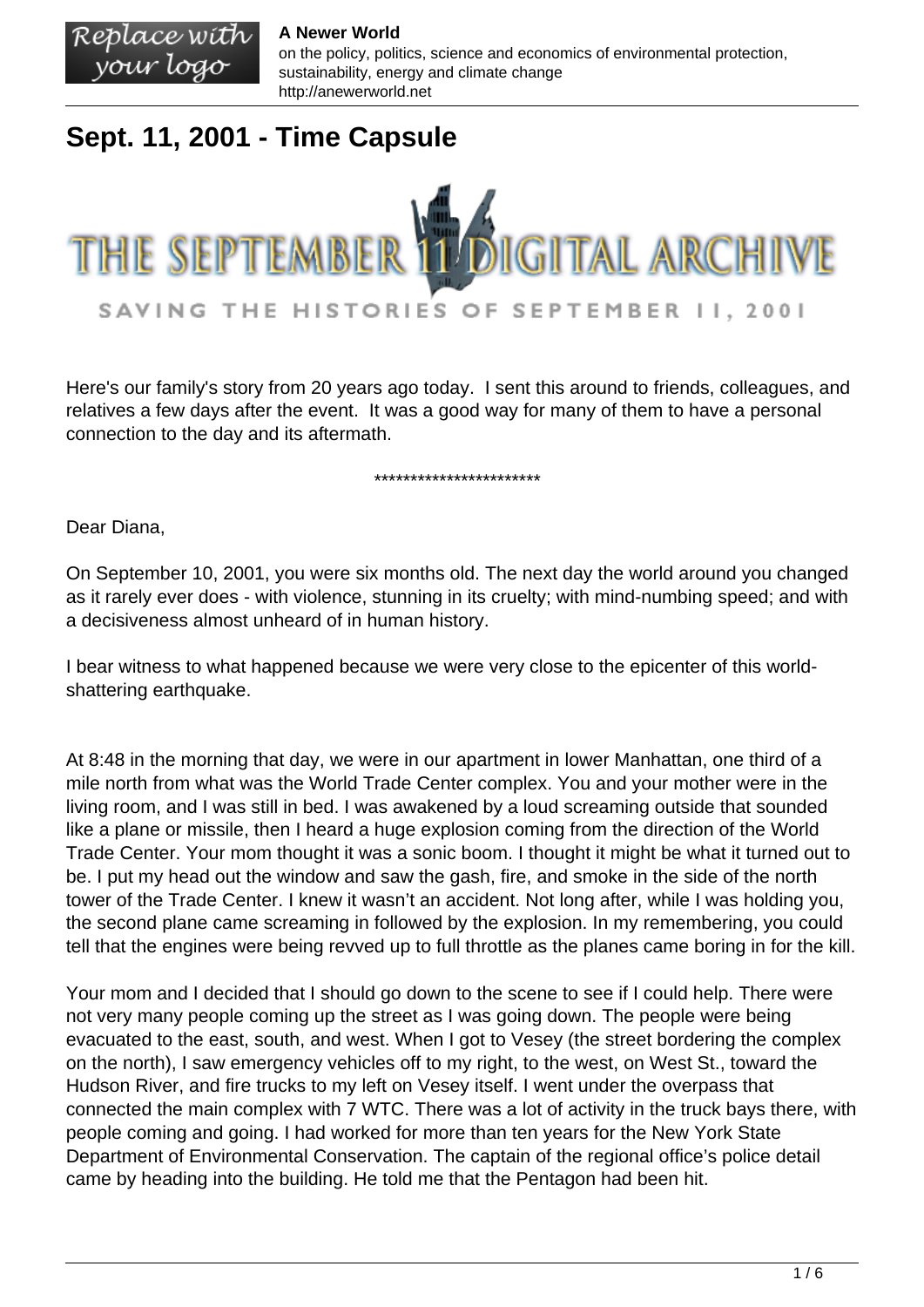Replace with your logo

on the policy, politics, science and economics of environmental protection, sustainability, energy and climate change http://anewerworld.net

I was considering where to go and what to do when I heard a third screaming that sounded to me like another plane or some kind of missile coming in. I dove to the curb and pressed up against a concrete barrier waiting for some kind of impact - and, it crossed my mind, my death. No shock came. I got up and moved toward the river, to West St., where scores of emergency vehicles and personnel were deployed, and where people from the Trade Center and other offices were escaping to the north. The screaming I'd heard wasn't another jet or a missile. It was the sonic wave from the south tower collapsing, something I had no idea had happened. Suddenly a huge black-gray cloud with the debris and dust from the collapse of the south tower came roaring up the street, people running for their lives before it. I managed to outrun it and got home a few minutes later.

My ignorance about the collapse of the south tower was bliss for me but unfortunately your poor mother had been watching this all on television. She had no idea where I was. She was quite terrified when the south tower went in and very happy to see me when I came through the door.

We grabbed some things for you, put you in the carriage, and left. As we were heading up our street, your mom could see that the second tower was coming down. I couldn't bear to look.

The three of us headed to your Aunt Nina's apartment on 12th St. in the East Village. On the way, there were thousands of people in the street, most of whom were going north, away from the disaster.

On Fifth Ave., we saw a man being comforted by strangers. He was saying that his fiancee worked in the towers. Then we went into your mom's church, the First Presbyterian Church (where we were married and you were baptized) and we prayed. I prayed to the Buddhas and Bodhisattvas for the souls of the innocent dead and the dark souls of the terrorists. Then I took a Bible seeking the 23rd Psalm, tried to read it, and broke down.

We went to Aunt Nina's where your grandmother, who'd come into town from New Jersey for a doctor's appointment, and your Uncle Roger, who worked downtown, eventually joined us. We watched the television for news.

Later, I walked back downtown to the apartment to close the windows and to fetch a few items back. Then I walked back uptown.

At six, we went for services at the church, had dinner at the apartment, then your mother, you and I went to our friends' place, farther west and uptown, where we went over everything. We exchanged solace and support with Uncle Charles and Aunt Stephanie. You gave us all wonderful hope, Diana. Believe it or not, you were completely good throughout all of the worst moments of the nightmare.

I woke up at 3:00 a.m. that first night with a raging neckache, found some ibuprofen, then went back to sleep at 5:00, and stayed asleep, thankfully, until 11. The previous day had been more emotionally, psychically, and spiritually taxing than any I'd had in a very long time, and more than I ever want to have again. The same can be said, I am very sure, for scores of thousands of New Yorkers, Washingtonians, and others who were directly involved.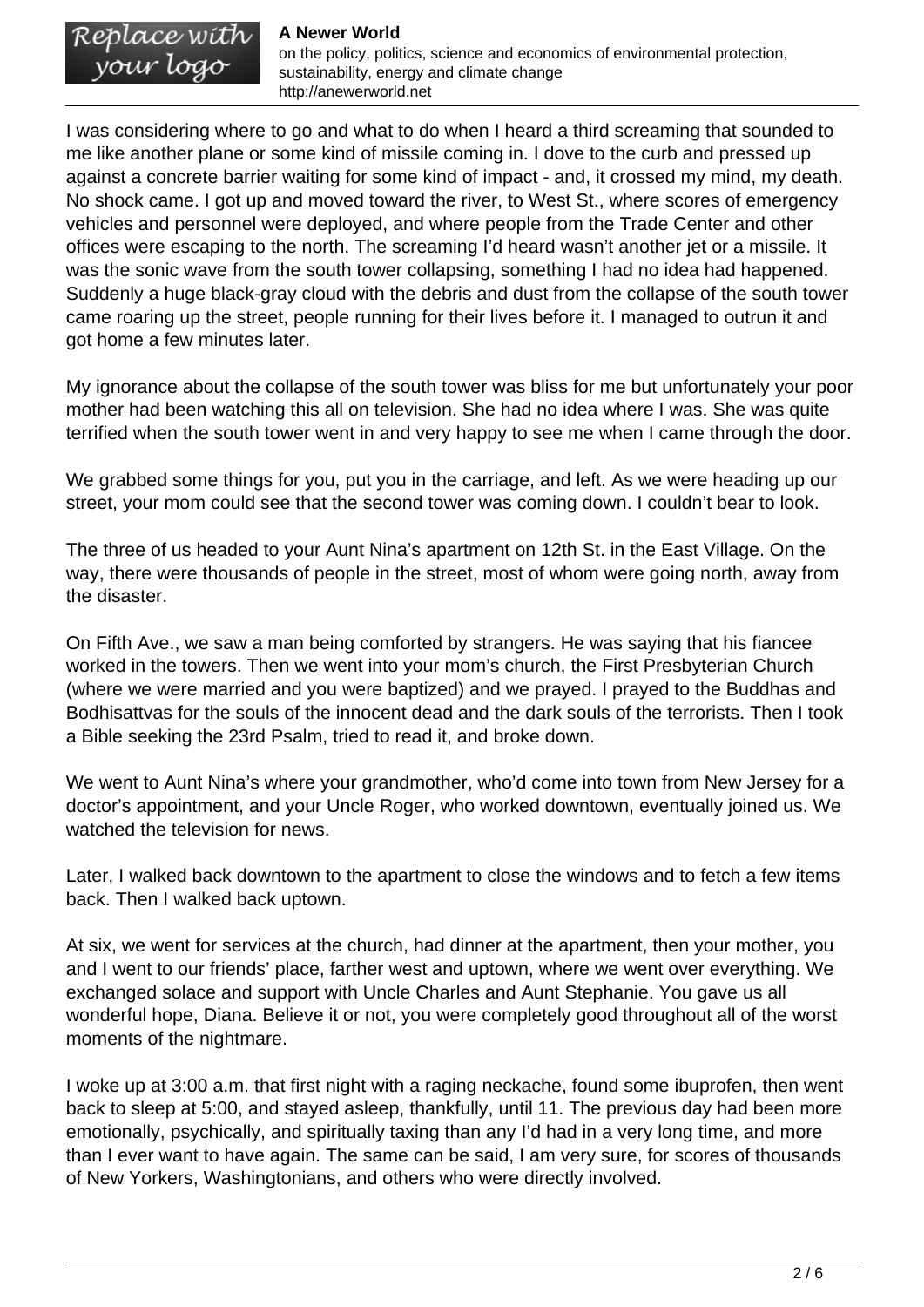Replace with<br>your logo

on the policy, politics, science and economics of environmental protection, sustainability, energy and climate change http://anewerworld.net

That day, I walked back downtown to check on the apartment, to get some more things, and to see about volunteering. I was able to get downtown to the apartment with a photo ID. I took a hard hat from the apartment and managed to navigate police lines to get to where 7 WTC had collapsed onto Greenwich St. It was truly unbelievable, surreal, with fires still burning in the wreckage and being drenched by the Fire Department from an extended tower. There was an eerie quiet and a pall of dust and fine mist from the fire hose while I talked to a City truck driver who, it turned out, was studying structural engineering. We talked about how the planes had come in almost fully loaded with fuel and that the heat from the fires they had ignited was what doomed the towers. He was called to back his truck in to get debris out and I moved over to West St. to see what was happening there. There was lots of heavy equipment lined up. There was dust everywhere and office papers. I surveyed the scene from farther west, then moved back east and went down Church St. to Vesey. The block west of Church, where I'd seen the fire trucks deployed the day before, was a sea of crushed vehicles and debris. The spot where I'd been standing the day before when the south tower collapsed was underneath four stories or more of steaming rubble. I walked south, looking up and questioning the integrity of the tall and thin Millennium Hilton.

Where the Trade Center plaza had been was a mountain of rubble continuing to Liberty St. There were lines of workers handing out small pieces of debris, one by one, or in buckets. Firemen, emergency service workers, cops, medical personnel - by the hundreds - were concentrating their efforts near the center of the mountain. Ruined vehicles were being cleared by heavy equipment and tow trucks.

I can tell you that what you've seen and read about this is not an illusion and not a lie. It was much more real than you can imagine. There was a violence in the destruction that was without any light at all. After surveying the scene for a while, I simply gave up trying to grasp the scope of it.

There was a volunteer hauling food and drink to the workers on the rubble pile from the makeshift canteen in the ruined Burger King at the southeast corner of Church and Liberty streets. There was a small first aid center there too, with medics treating workers for dust in their eyes and blisters on their feet. That people's injuries on Wednesday were no worse than this was both a blessing and a kind of bitter irony.

I grabbed a milk crate and filled it with sandwiches and drinks and took them around to the workers outside. There were hundreds of NY firemen and cops, construction workers, and police and firefighters from around the NYC metropolitan area. There were National Guardsmen scattered around, and medical personnel, both hospital workers and EMTs. The work was not really dangerous, it seemed to me, nor requiring a world of skill, but it was tedious, working the bucket brigades.

I took some drinks over to ten or so iron workers cutting beams with torches and I noticed a strange sight on the ground: ears of corn and other fruits and vegetables smashed into the plaza - these were the remains of the previous day's Greenmarket; the same one to which you and your mother had gone many times that summer.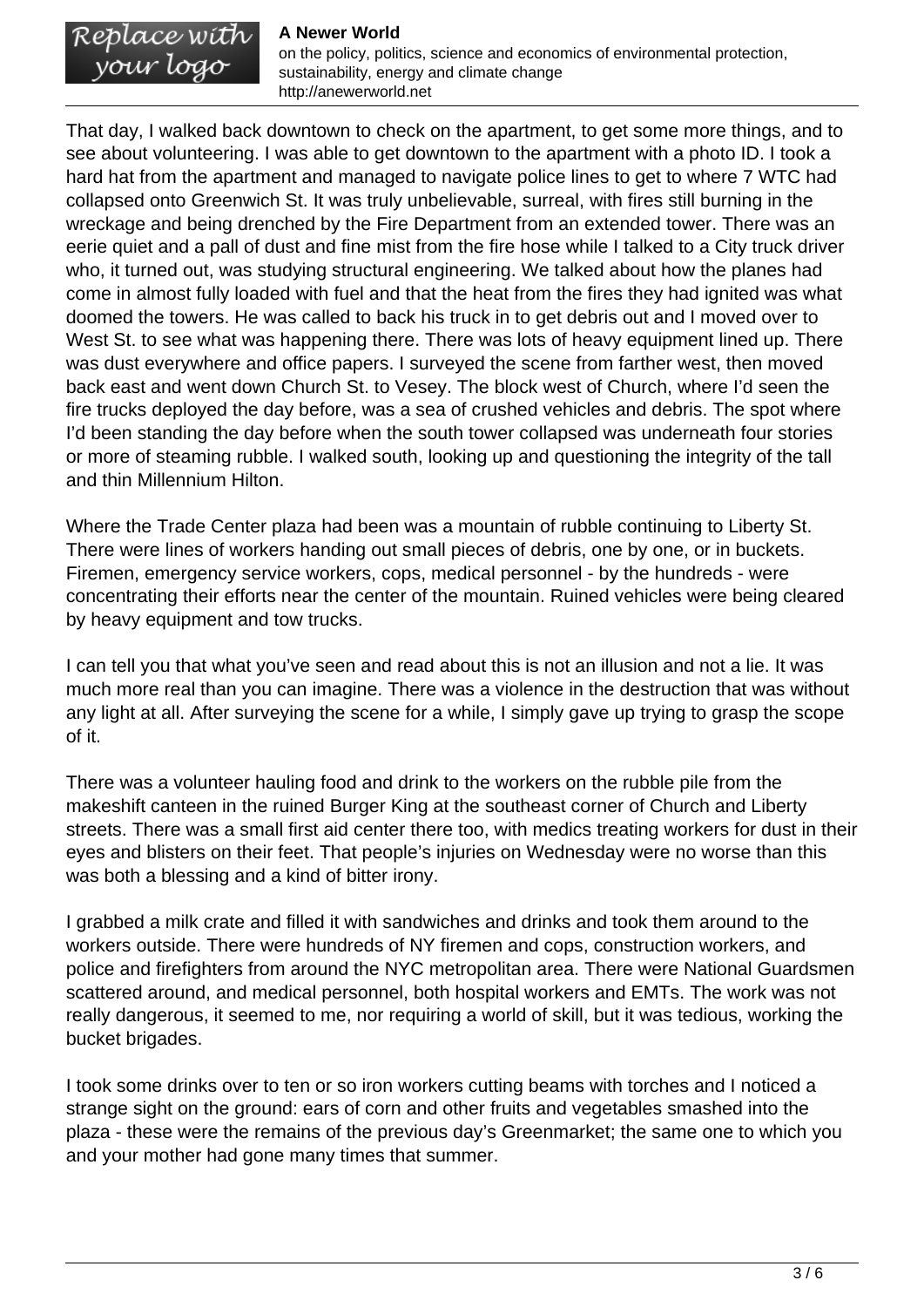Replace wíth<br>your logo

on the policy, politics, science and economics of environmental protection, sustainability, energy and climate change http://anewerworld.net

The other arresting human face of the debris was the scattering, absolutely everywhere, of office papers. Mixed in with the gray dust of the buildings was almost thirty years of paper representing some of the work of tens of thousands of people.

Of course - and it was too horrible to really grasp at the time, although I understood it on a visceral level - the dust was also composed of the bodies of close to six thousand people.

When we ran out of drinks at the canteen on Liberty, I went around the corner to find more. There was another makeshift canteen a block south and a block west, at Cedar St. and Greenwich. I was loading up, when the firemen inside there saw people running outside, presumably because of another imminent building collapse. One of the firemen said "Let's get the fuck out of here," and everyone bailed. Lesson One at disaster scenes: When a firefighter starts running, just go! We got down Greenwich a few blocks then stopped. The building in question, about ten stories, brick, seemed okay after all.

Thinking though that I should check in with your mother, I found, miraculously, a working pay phone. I got Uncle Charles on the line and told him what I had been doing and that I was going to work a few more hours. The point, certainly, was not that I was doing anything particularly important myself but that I was there and I was helping in my small way. I, like thousands of others who came in from all over the country, needed to be there.

I went back to where there was another cache of food and drink and started to load up again. It wasn't long, however, before another stampede of emergency workers came tearing down from the east toward Greenwich and then poured south. I asked no questions and lit out. This time they were talking about One Liberty Plaza, an enormous big black office building occupying a whole block just east and up a rise from where the hundreds of workers were concentrated. The firefighters were quite serious about thinking it might go. As it turned out, this building was never at real risk of going, but that wasn't properly determined until the next day.

In any event, with you and your mother in mind, I figured it was time for me to leave. I headed toward the Hudson River, came across West St., moved up past the shattered facades of the World Financial Center, where I got stopped and questioned by a National Guardsman, then I made it over to the yacht basin, where there were a number of fireboats and other work boats docked. The work boats were positioned at several spots along the bulkhead. The esplanade area along the river was part of the running route that I used when I went south from our apartment and where you, your mother, and I would go for long walks. At the north end of Rockefeller Park, there was a helipad on the lawn where people would normally be sunbathing on a beautiful day like it was that Wednesday and the kids from Stuyvesant High School would be hanging out. The high school was a major staging area and rest center for the workers.

I had learned earlier in the day that a former colleague of mine at DEC who had been working for the Port Authority had gotten out okay. I talked to him on Friday and learned that when the first plane came in, only 20 or so stories above him in the north tower, the building swayed and he and others thought it was going to topple, before it righted itself. His floor was evacuated. A few floors down the stairway, he remembered that he'd left his wallet behind. He didn't think twice about getting it, but a colleague of his did, and my friend thought that the man who went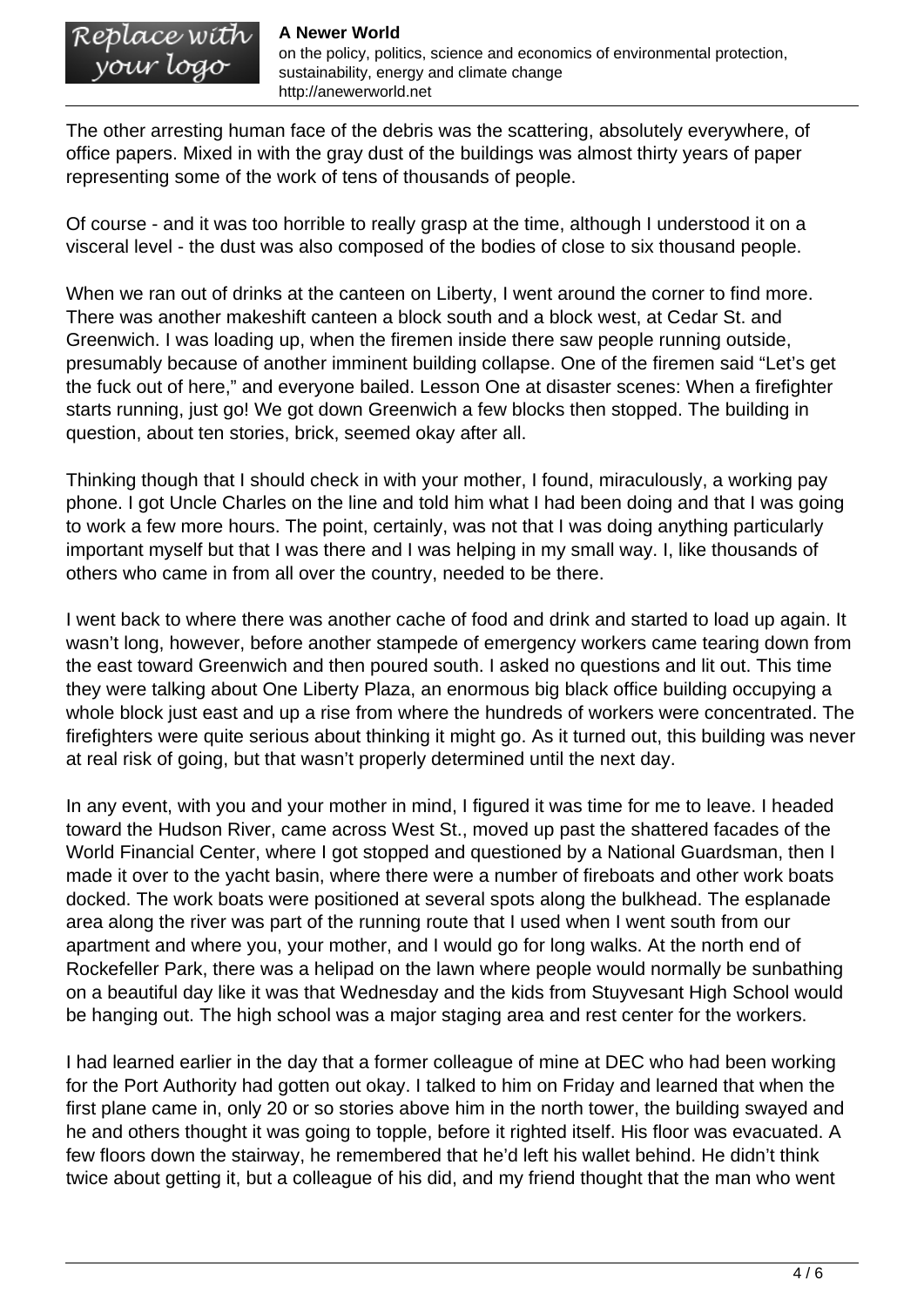# Replace with<br>your logo

on the policy, politics, science and economics of environmental protection, sustainability, energy and climate change http://anewerworld.net

back was probably caught in the explosion and shattered windows from when the second plane went into the south tower. In any event, the colleague didn't make it out. One former coworker of ours at DEC who also worked at the Port Authority died. The only other connection I had to a casualty was the brother of some teammates of mine from the White Plains Rugby Football Club. Your mom and I have heard about many more people who died, though, who were friends, family, and colleagues of our friends and family.

My friend at the Port Authority said that in 1993, when the first attack on the World Trade Center took place, there was no emergency lighting in the stairs. I knew from talking to people back then that the evacuation from the towers took many hours. I certainly had this in mind on September 11th when I was thinking of the probable death toll. When told later in the day that many, many thousands had gotten out in the hour before the south tower collapsed and the hour and a half before the north tower went, I thought it nearly a miracle. The lights in the stairs made a big, big difference.

I was also told of the firemen who were going up as my friend and the others were going down. One heard this story over and over from the other evacuees. These heroes didn't make it out. The firefighters and emergency medical technicians, and NY City and Port Authority police who went into those buildings were responsible for saving many more hundreds of lives than would have been saved had they not facilitated the evacuation. Almost four hundred of these truly incredible heroes died.

A very close friend - and the man who introduced your mom to me - worked on the 32nd floor of the south tower. As soon as he and his co-workers heard the explosion from the first plane, they were told to leave.

We all came home on Friday evening, after I'd scouted the neighborhood and after we'd bought a cell phone. The main consideration was air quality, so that you wouldn't be in any danger at all. There was a big storm on Thursday night and that helped, and the wind direction seemed to be only occasionally blowing to the north. The fires in the ruins of 7 WTC went on for weeks, though, and sometimes we did have to close all the windows. Although we had power, we didn't have phone service for weeks afterward.

I had and have my opinions and my views about why this all happened and what I think should happen and what I think will happen. As you grow older and get to understand me better and understand history, you and I will share our thoughts. One thing I have to say now: As I heard that first plane going in, I pretty much intuited what was happening and why.

The night we came home, I was on the cell phone with your Aunt Hannah. She was describing the coverage of the moments of silence and other ceremonies that happened in Europe that Friday, three days after the attacks. What she told me was all deeply moving, climaxing in the story of the woman in front of Notre Dame de Paris who said that she thought: "We are all a little American today." Aunt Hannah encouraged me to try to get our TV to work by trying to set up some sort of an antenna hookup. (The cable television line was out.) I did, and it worked,